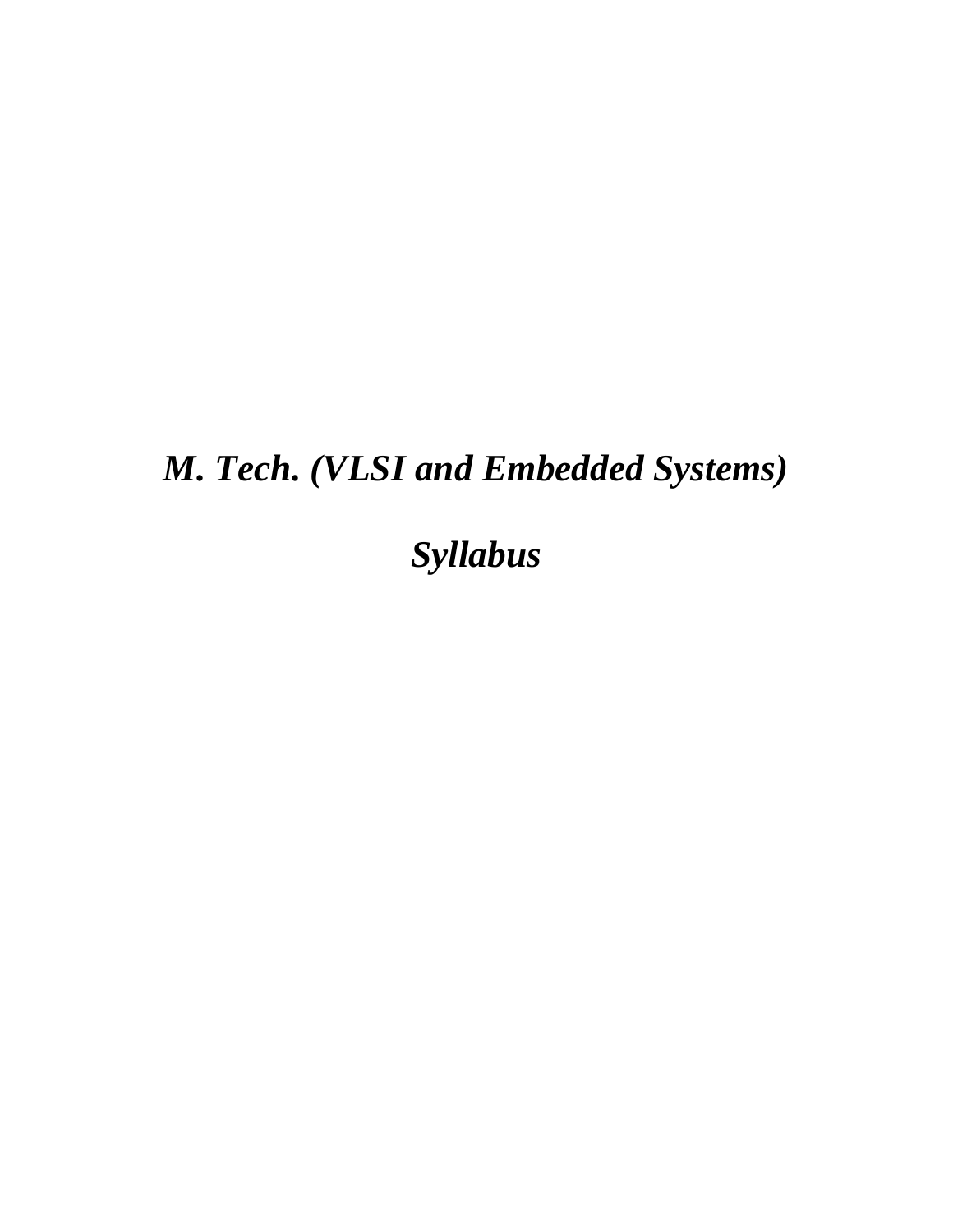# **Proposed Course Structure for M. Tech. (VLSI and Embedded Systems)**

## **First Semester**

| <b>Course Code</b> | <b>Name of Course</b>                     | <b>Internal</b> | Ext.         | <b>Total</b> | C/E           | <b>Credits</b> |
|--------------------|-------------------------------------------|-----------------|--------------|--------------|---------------|----------------|
|                    |                                           | <b>Marks</b>    | <b>Marks</b> | <b>Marks</b> |               |                |
| <b>ERD3101</b>     | <b>Advanced Digital System Design</b>     | 50              | 50           | 100          | $\mathsf{C}$  | 3              |
| ERD3102            | <b>Advanced DSP</b>                       | 50              | 50           | 100          | $\mathsf{C}$  | 3              |
| ERD3103            | Analog VLSI                               | 50              | 50           | 100          | E             | 3              |
| ERD3104            | <b>Electronic Design Automation Tools</b> | 50              | 50           | 100          | E             | 3              |
| ERD3105            | <b>Embedded and Real Time Systems</b>     | 50              | 50           | 100          | E             | 3              |
| ERD3106            | Designing with Microcontrollers           | 50              | 50           | 100          | $\mathsf{C}$  | 3              |
| <b>ERD3107</b>     | Design for Testability                    | 50              | 50           | 100          | E             | 3              |
| <b>ERD3108L</b>    | HDL Design and Implementation Lab         | 100             | 0            | 100          | $\mathcal{C}$ |                |
| <b>ERD3109L</b>    | <b>VLSI Physical Design Lab</b>           | 100             | 0            | 100          | E             |                |
| <b>ERD3110L</b>    | High-Speed Design Lab                     | 100             | 0            | 100          | E             |                |

# **Second Semester**

| <b>Course Code</b> | <b>Name of Course</b>                        | <b>Internal</b> | Ext.         | <b>Total</b> | C/E               | <b>Credits</b> |
|--------------------|----------------------------------------------|-----------------|--------------|--------------|-------------------|----------------|
|                    |                                              | <b>Marks</b>    | <b>Marks</b> | <b>Marks</b> |                   |                |
| <b>ERD3201</b>     | Seminar                                      | 100             | $\Omega$     | 100          | C                 | 2              |
| <b>ERD3202</b>     | <b>System-On-Chip Design</b>                 | 50              | 50           | 100          | E                 | 3              |
| <b>ERD3203</b>     | <b>VLSI-DSP</b> Architectures                | 50              | 50           | 100          | C                 | 3              |
| <b>ERD3204</b>     | <b>Embedded System Design</b>                | 50              | 50           | 100          | C                 | 3              |
| <b>ERD3205</b>     | <b>Advanced Microprocessor Architectures</b> | 50              | 50           | 100          | E                 | 3              |
| <b>ERD3206</b>     | <b>VLSI Circuit Design and Technology</b>    | 50              | 50           | 100          | E                 | 3              |
| <b>ERD3207</b>     | <b>High Speed Digital Design</b>             | 50              | 50           | 100          | C                 | 3              |
| <b>ERD3208</b>     | Electronic System Design                     | 50              | 50           | 100          | E                 | 3              |
| <b>ERD3209L</b>    | Advanced Microprocessor Lab                  | 100             | $\Omega$     | 100          | C                 |                |
| <b>ERD3210L</b>    | <b>Embedded Systems Lab</b>                  | 100             | 0            | 100          | $\mathsf{\Gamma}$ |                |

## **Third Semester**

| <b>Course Code</b> | <b>Name of Course</b>              | Internal<br><b>Marks</b> | Univ.<br>Marks | <b>Total</b><br><b>Marks</b> | C/E | <b>Credits</b> |
|--------------------|------------------------------------|--------------------------|----------------|------------------------------|-----|----------------|
| ERD3301            | <b>Project Progress Evaluation</b> | 100                      | 200            | 300                          |     | 18             |

## **Fourth Semester**

| <b>Course Code</b> | <b>Name of Course</b>                  | Internal<br><b>Marks</b> | Univ.<br><b>Marks</b> | <b>Total</b><br><b>Marks</b> | ${\rm C/E}$ | <b>Tredits</b> |
|--------------------|----------------------------------------|--------------------------|-----------------------|------------------------------|-------------|----------------|
| <b>ERD3401</b>     | <b>Project Dissertation Evaluation</b> | 100                      | 200                   | 300                          | ◡           | 18             |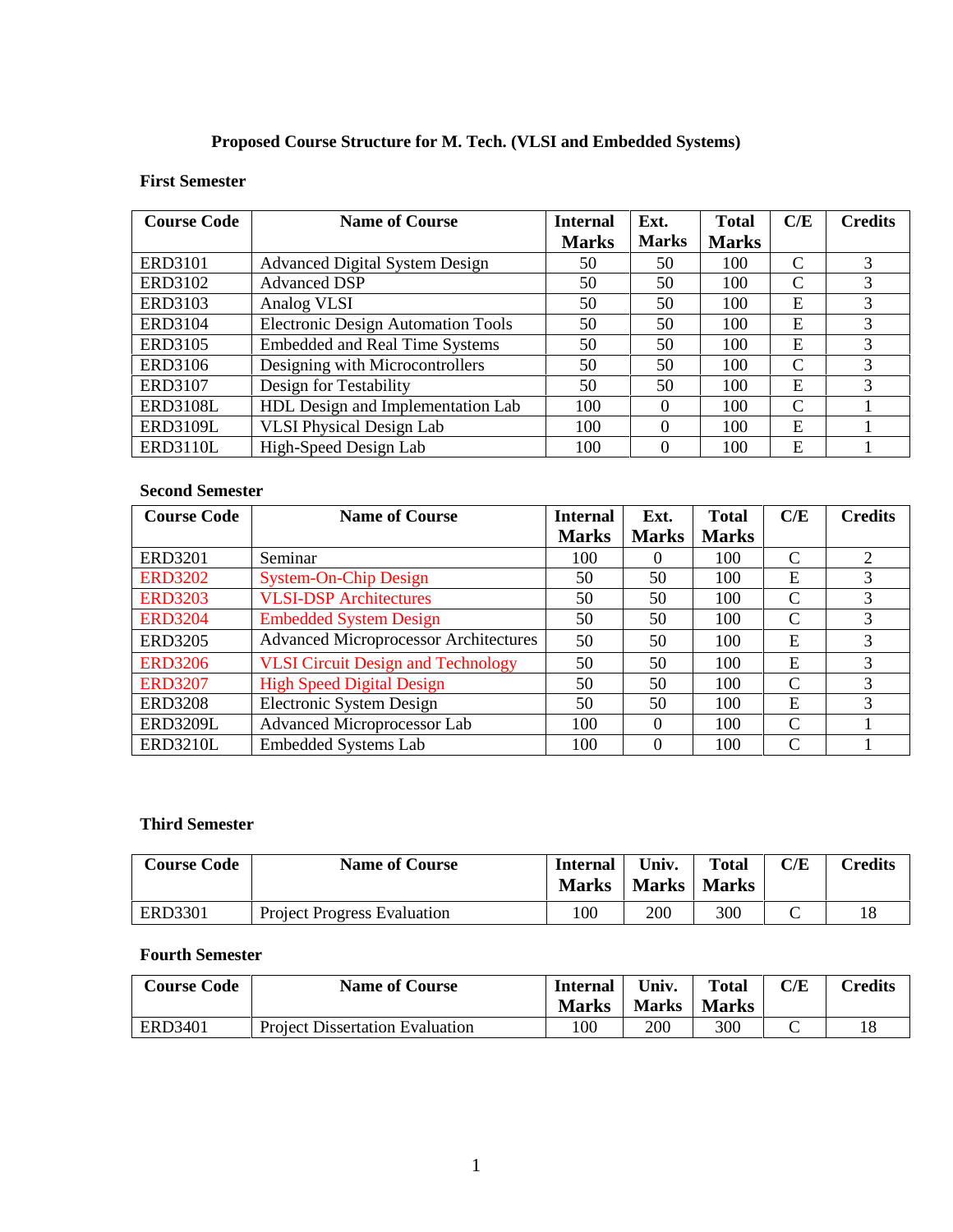## **ERD3101 ADVANCED DIGITAL SYSTEM DESIGN**

## **Unit 1**

**MSI and LSI Circuits and their applications:** Arithmetic circuits, Comparators, Multiplexers, Code Converters, XOR & AOI Gates, Wired Logic, Bus oriented structures, Tri-state bus system, Propagation Delay

## **Unit 2**

**Sequential Circuit Design:** Clocked Synchronous State Machine Analysis, Mealy and Moore machines, Finite State Machine design procedure - derive state diagrams, obtain state tables, state reduction methods, state assignments. Incompletely specified state machines. Implementing the states of FSM

## **Unit 3**

**Designing with Programmable Logic Devices**: Read-Only Memories, Programmable Array Logic PALs, Programmable Logic Arrays PLAs - PLA minimization and PLA folding, Other Sequential PLDs, Design of combinational and sequential circuits using PLD's.

XILINX FPGAs - Configurable Logic Block (CLB), Input/Output Block (IOB), Programmable Interconnection Points (PIP), XILINX CPLDs

## **Unit 4**

**Asynchronous sequential circuits:** Derivation of excitation table, Race conditions and cycles, Static and dynamic hazards, Methods for avoiding races and Hazards, Essential hazards. Designing with SM charts - State Machine charts, Derivation of SM charts, and Realization of SM charts.

#### **Unit 5**

**Advanced Topics In Boolean algebra:** Shannon's Expansion Theorem, Consensus Theorem, Reed Muller Expansion, Design of static hazard free and dynamic hazard free logic circuits, Threshold logic, Symmetric functions.

#### **TEXT BOOKS**

- **1.** "Fundamentals of Digital Design", Charles. H. Roth, Jr., PWS Pub. Co., 1998.
- **2.** "Digital Design Fundamentals" Kenneth J Breeding, Prentice Hall, Englewood Cliffs, New Jersey. 1989**.**

- **1.** "A Systematic Approach to Digital Design", William I. Fletcher, PHI, 1996.
- **2.** "Introduction to Digital Systems", James E. Palmer, David E. Perlman, Tata McGraw Hill, 1996.
- **3.** "Logic Synthesis", S. Devadas, A. Ghosh and K. Keutzer, McGraw Hill, 1994.
- 4. "Logic Design Theory", N.N. Biswas, Prentice Hall of India, 1<sup>st</sup> Edn, 1993.
- 5. "Digital Design Principles and Practices", John F. Wakerly; Prentice Hall, 4<sup>th</sup> Edition, 2001.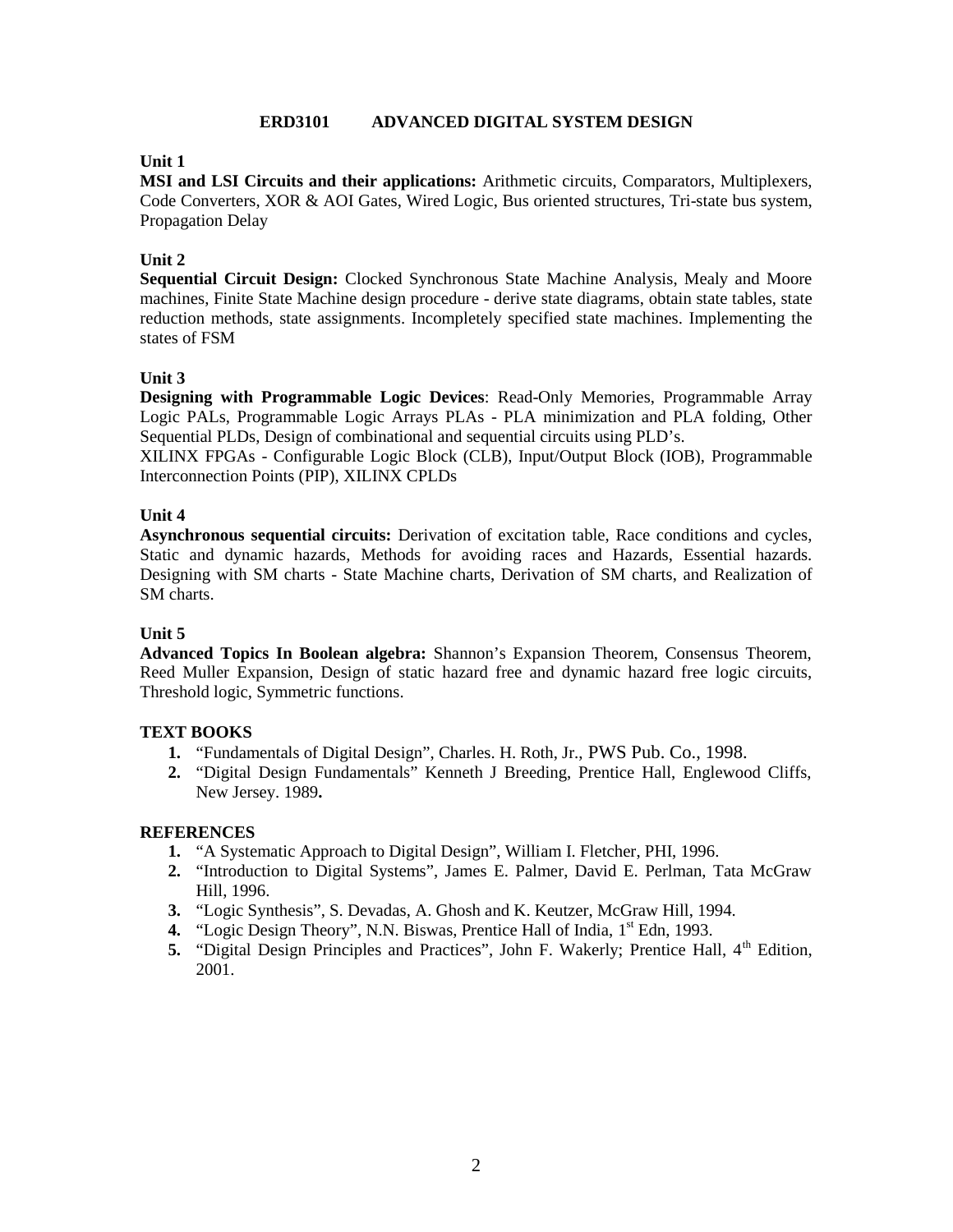## **ERD3102 ADVANCED DSP**

## **Unit 1**

**Overview of one-dimensional DSP:** Sampling of Continuous and Discrete signals, Z-Transform, DFT, FFT, Discrete Hilbert Transform, DWT. Design of FIR and IIR filters. Finite Word Length effects in signal processing.

## **Unit 2**

**Multirate system fundamentals**: Basic multirate operation – upsampling and down sampling, Time domain and frequency domain analysis, Identities for multirate operations, Interpolator and decimator design, Rate conversion, Polyphase representation.

## **Unit 3**

**Adaptive Signal Processing:** Adaptive systems, Open Loop and Closed Loop Adaptation, Adaptive Linear Combiner, Adaptive Algorithms and Structures – LMS algorithm, Ideal LMS / Newton Algorithm and its properties, Sequential Regression Algorithm, Advantages and disadvantages of adaptive recursive filters – LMS algorithm for recursive filters, Random search algorithms, Applications.

## **Unit 4**

**Multidimensional Signal Processing:** 2-D Signals and Systems, Multidimensional sampling, Difference equations, Convolution, Fourier representation, Multidimensional FFT, Z-Transforms, Introduction to multidimensional digital filters

## **Unit 5**

**Signal Processing Hardware:** General purpose Digital Signal Processors – Texas Instruments TMS320 family, Motorola DSP 56333 family, Analog devices ADSP 2100 family. Instruction set of TMS320C50 – simple programs. Real-time implementation considerations

## **TEXT BOOKS**

- **1.** "Multidimensional Digital Signal Processing", Dan E. Dudgeson and Russel M. Mersereau; Prentice Hall.
- **2.** "Digital Signal Processing-A Practical Approach", Emmanuel C.Ifeachor, Barrie W.Jervis,, Addison Wesley, 1993.
- **3.** "Adaptive Signal Processing", Bernard Widrow & Samuel D.Streams, Prentice Hall.

## **REFERENCES**

- **<sup>1</sup>.** "Digital Signal Processing", Defatta D.J., Lucas and Hodgkias, John Wiley and sons, 1995.
- **2.** "Multirate systems and filter banks" P.P. Vaidyanathan, Prentice Hall. PTR.
- **3.** "Multirate digital signal processing " N.J. Fliege. John Wiley 1994.
- **4.** "The Scientist and Engineer's Guide to Digital Signal Processing" Steven W Smith.

**5.** "Digital Signal Processing Principles - Algorithms and Applications", John G. Proakis and Dimitris G. Manolakis; Prentice Hall, third edition, 1999.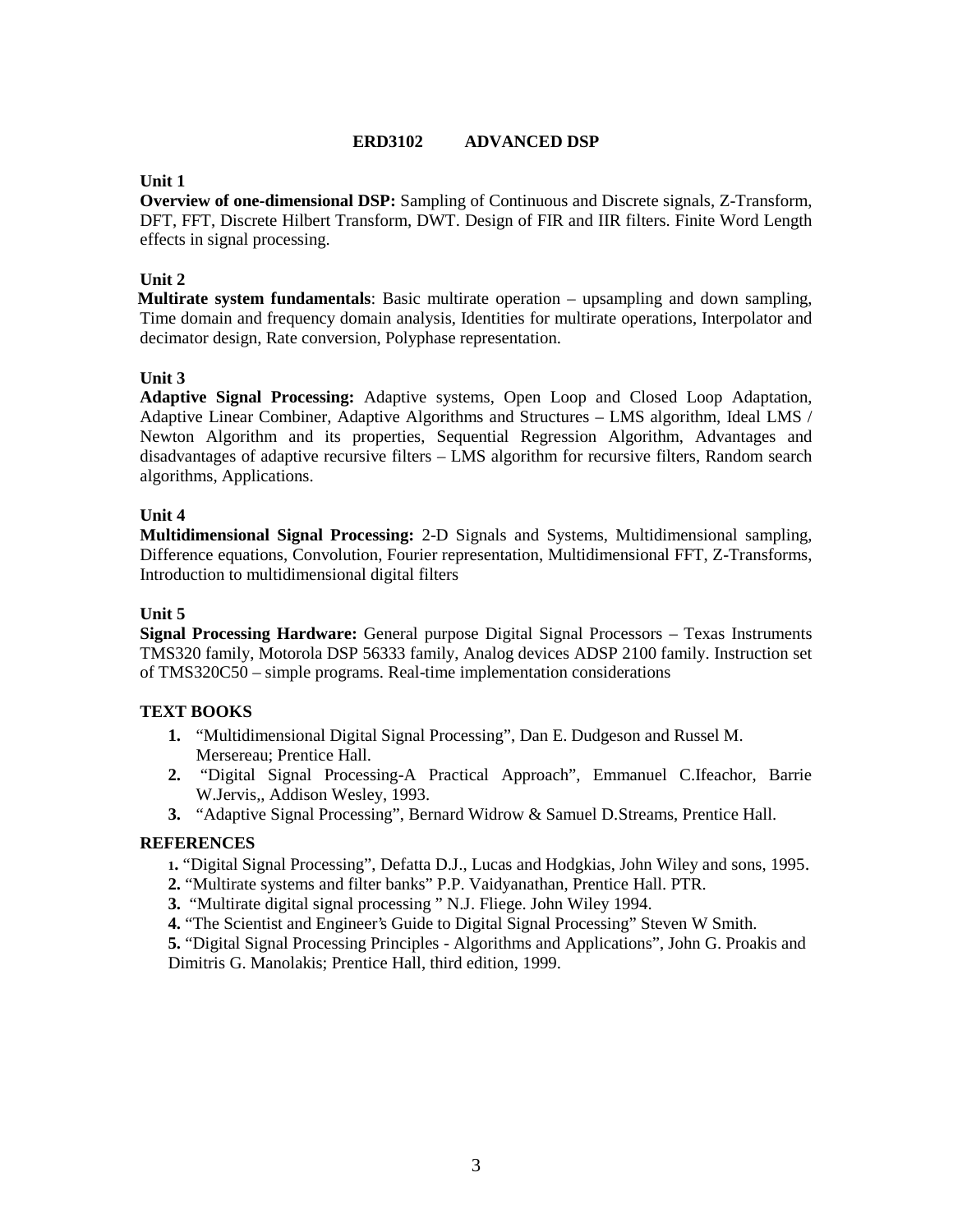## **ERD3103 ANALOG VLSI**

#### **Unit 1**

**Analog MOS Transistor Models** - Temperature effects and Noise in MOS transistor- MOS resistors, characterization of resistive, capacitive elements and MOS devices- passive and active CMOS current sinks/sources- basics of single stage CMOS amplifiers- common source, common gate and source follower stages- frequency response.

#### **Unit 2**

**CMOS Differential Amplifiers** - CMOS operational amplifiers- one-stage opamps and two stage opamps- gain boosting- common mode feedback (CMFB) - Cascode and Folded cascode structures

## **Unit 3**

**High Performance Opamps** - High speed/high frequency op-amps, micro power opamps, low noise op-amps and low voltage opamps. Current mirrors, filter implementations.

#### **Unit 4**

Supply independent and temperature independent references- Band gap references- PTAT current generation and constant Gm biasing- CMOS comparators- multipliers and wave shaping circuits effects due to non-linearity and mismatch in MOS circuits-Layout and packaging consideration for analog circuits- design rules- multi finger transistors- substrate coupling etc.

#### **Unit 5**

**Switched Capacitor Circuits:** First and second order switched capacitor circuits, switched capacitor filters, CMOS oscillators, simple and charge pump CMOS PLLs, non ideal effects in PLLs, Delay locked loops and applications, basics of CMOS data converters - Medium and High speed CMOS data converters, Over sampling converters.

#### **TEXT BOOKS**

- **1.** "Analog Integrated Circuit Design", David A Johns & Ken Martin John Wiley and Sons, 2001.
- **2.** "Design of Analog CMOS Integrated Circuit", Behzad Razavi, Tata-McGraw Hill, 2002.
- **3.** "CMOS Analog Circuit Design", Philip Allen & Douglas Holberg, Oxford University Press, 2002.

#### **REFERENCES**

**1.** "Analog VLSI – signal information and Processing", Mohammed Ismail & Feiz, John Wiley & Sons.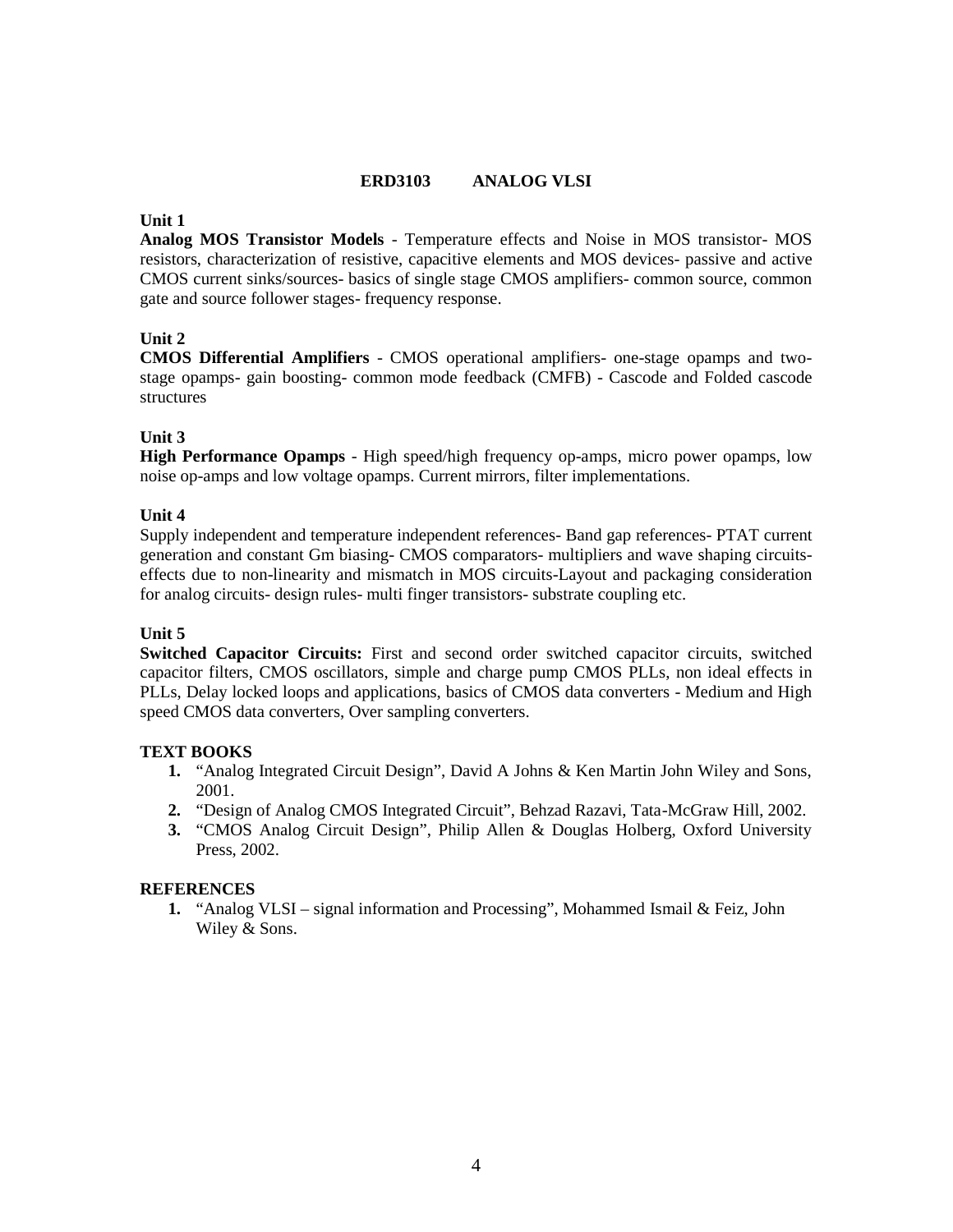#### **ERD3104 ELECTRONIC DESIGN AUTOMATION TOOLS**

## **Unit 1**

**Hardware Description Languages:** Introduction to VHDL - Behavioral Modeling - Transport vs. Inertial Delay - Simulation Deltas - Sequential Processing - Process Statement - Signal Assignment vs. Variable Assignment - Sequential Statements - Data Types - Subprograms and Packages - Predefined Attributes - Configurations - Subprogram Overloading - VHDL synthesis - Design Examples

## **Unit 2**

**Synthesis and Simulation using HDLs**: VHDL and logic synthesis – Memory synthesis, FSM synthesis, performance-driven synthesis. Simulation - types of simulation, logic systems, working of logic simulation, cell models, delay models state timing analysis, formal verification, switchlevel. Simulation, transistor-level simulation. CAD tools for synthesis and simulation - ModelSim and Leonardo Spectrum

## **Unit 3**

**Tools for Circuit Design and Simulation using PSPICE**: PSPICE models for transistors, A/D  $\&$  D/A, sample and hold circuits etc, Digital system building blocks, design and analysis of analog and digital circuits using PSPICE.

## **Unit 4**

**An overview of Mixed Signal VLSI Design:** Fundamentals of analog and digital simulation, mixed signal simulator configurations, understanding modeling, integration to CAE environments, analyses of analog circuits eg. A/D, D/A converters, up and down converters, Companders, etc.

#### **Unit 5**

**Tools for PCB Design and Layout:** An overview of high-speed PCB design, design entry, simulation and layout tools for PCB. Introduction to Orcad PCB design tools.

#### **TEXTBOOKS**

- **1.** "VHDL analysis and Modeling of Digital Systems" Zainalabedin Navabi, University of Tehran, Mc Graw Hill, 1998.
- **2.** "SPICE FOR Circuits And Electronics Using PSPICE (2/E)", M.H.RASHID, Prentice Hall, 1992.
- **3.** "Application-Specific Integrated Circuits", M.J.S.SMITH. Addison Wesley

- **1.** ORCAD: Technical Reference Manual, Orcad, and USA.
- **2.** SABER: Technical Reference Manual, Analogy Nic, and USA.
- **3.** "A VHDL Synthesis Primer", J. Bhaskar, BSP, 2003.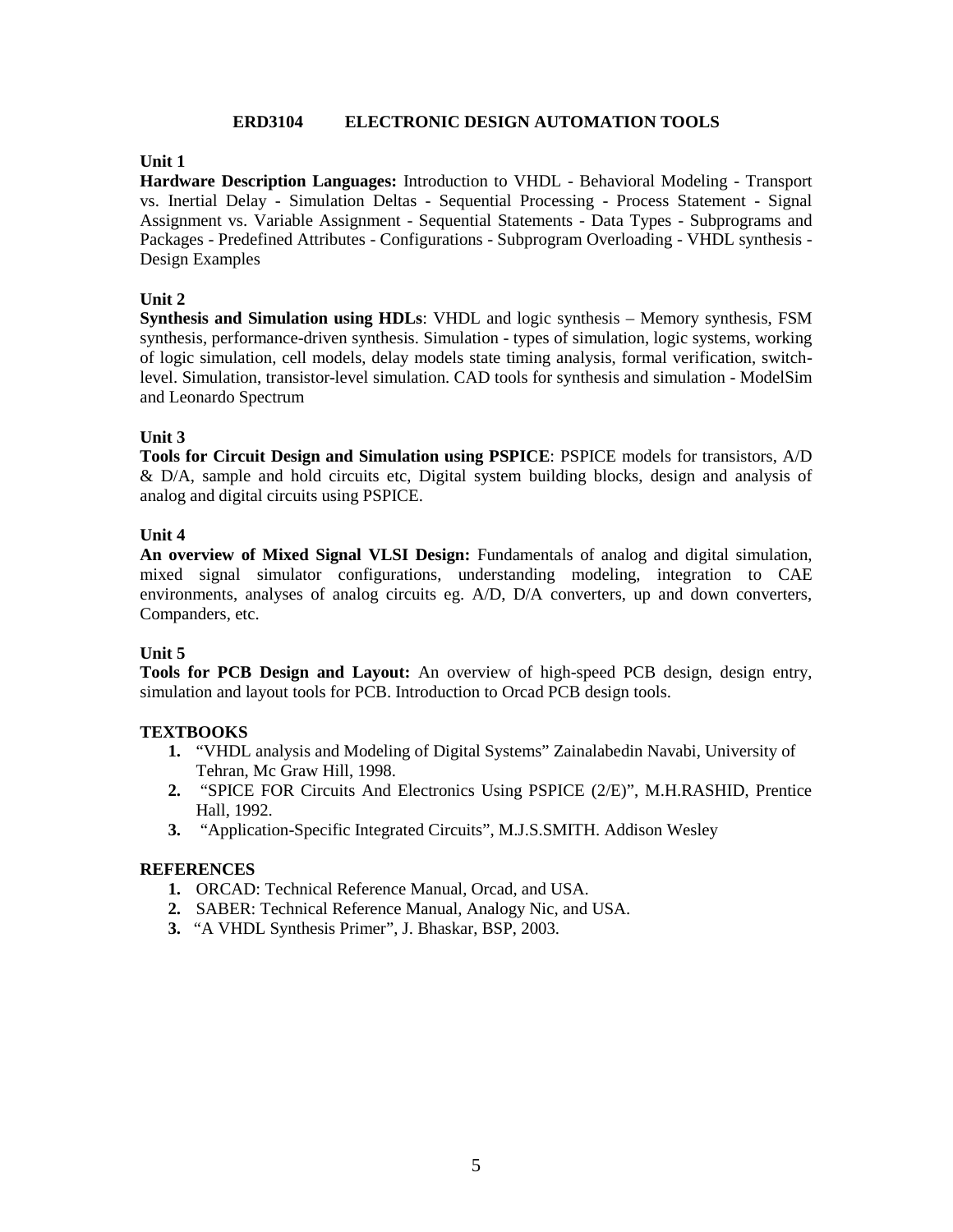## **ERD3105 EMBEDDED and REAL TIME SYSTEMS**

## **Unit 1**

**Introduction to Embedded Systems:** Categories of embedded systems, overview of embedded system architecture; specialties of embedded systems, recent trends in embedded systems. Communication interfaces: RS232/UART RS 422/RS485.

## **Unit 2**

**Survey of Software Architectures:** Round Robin, Round Robin with Interrupts, Function- Queue-Scheduling Architecture, RTOS Architecture, Architecture selection. Introduction to RTOS – Tasks and Task States, Tasks and Data, Semaphores and Shared Data, More Operating System Services – Message Queues, Mailboxes, and Pipes, Timer Functions, Events, Memory Management, Interrupt Routines in an RTOS Environment.

#### **Unit 3**

**Basic Design Using an RTOS**: Principles, Encapsulating Semaphores and Queues, Hard Real- Time Scheduling Considerations, Saving Memory Space, Saving Power.

#### **Unit 4**

**Embedded Software Development Tools** – Host and Target Machines, Linker/Locators for Embedded Software, Getting Embedded Software into the Target System. Debugging Techniques - Testing on Your Host Machine, Instruction Set Simulators, The assert Macro using Laboratory Tools.

## **Unit 5**

**Writing Software for Embedded Systems:** The Compilation Process, Native versus Cross- Compilers, Runtime Libraries, Writing a Library, Using alternative Libraries, Using a standard Library, Porting Kernels, C extensions for Embedded Systems, Downloading. Emulation and debugging techniques; Buffering and Other Data Structures: What is a buffer? Linear Buffers, Directional Buffers, Double Buffering, Buffer Exchange, Linked Lists, FIFOs, Circular Buffers, Buffer Under run and Overrun, Allocating Buffer memory, Memory Leakage. Memory and Performance Trade-offs

#### **TEXT BOOKS**

- **1.** "Embedded /Real time systems: Concepts, Design and Programming", Dr. K. V. K. K. Prasad, Dream Tech Press, New Delhi, 2003.
- **2.** "Embedded Software Primer", David Simon, Addison-Wesley, 1999.

- **1.** "Introduction to Embedded Systems", Raj Kamal, TMS, Tata McGraw Hill Publications, 2002.
- **2.** "Embedded System Design A Unified Hardware/Software Introduction", Frank Vahid, Tony D. Givargis, John Wiley & Sons, Inc. 2002.
- **3.** "Embedded Microcomputer Systems" Jonathan W. Valvano, Brooks / Cole, Thompson Learning.
- **4.** "Embedded System Design Introduction to Processes, Tools, Techniques", Arnold S Burger, CMP Books.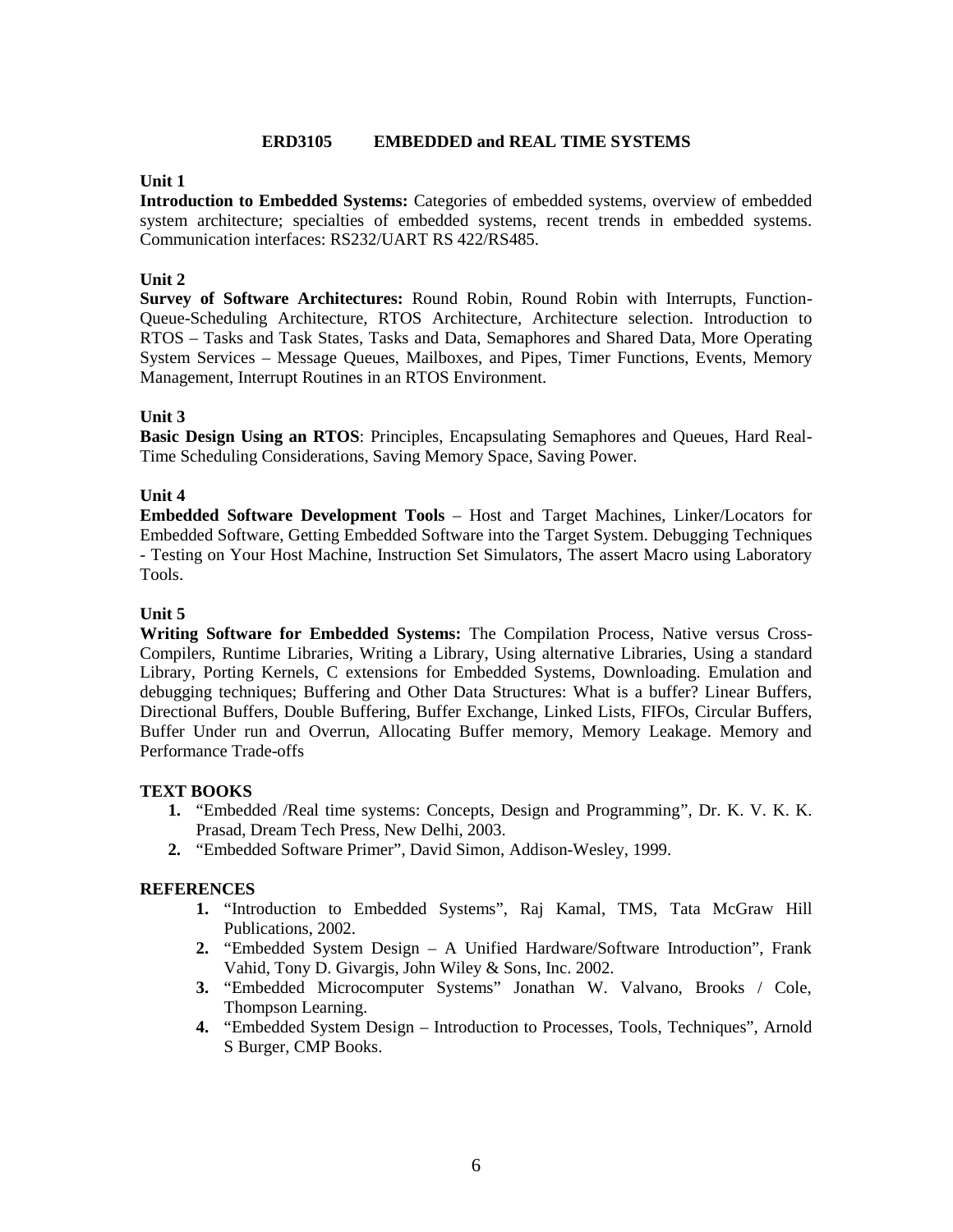#### **ERD3106 DESIGNING WITH MICROCONTROLLERS**

### **Unit 1**

**8-Bit Microcontrollers**: A popular 8-bit microcontroller, Architecture: CPU Block diagram, Memory Organization, Program memory, Data Memory, Interrupts. Peripherals**:** Timers, Serial Port, I/O Port. Programming: Addressing Modes, Instruction Set, Programming, Comparison of various families of 8-bit Microcontrollers.

**16-Bit Microcontrollers**: A popular 16-bit Microcontroller. Architecture**:** CPU Block diagram, Memory, Special Function Registers. Comparison of different Microprocessor/Microcontroller architectures

## **Unit 2**

**16-Bit Microcontroller Peripherals**: High Speed Input, High Speed Output, Interrupts, ADC, PWM, Timers, Watch-Dog Timer, Serial Port, I/O Port. Programming, Addressing Modes, Instruction Set. Comparison of various families of 16-bit Microcontrollers. **Multiple PWM Generation using High Speed Output.**

#### **Unit 3**

**Microcontroller based System Design:** Case study with reference to a popular 8/16-bit Microcontroller. A typical application design, from requirement analysis through concept design, detailed hardware and software design using 8-bit and 16-bit Microcontrollers. Timing Analysis

#### **Unit 4**

**Design, Development and Debugging Tools for Microcontroller based Systems**: Software tools like Cross assembler, compiler, debuggers, simulators and hardware tools like In-Circuit Emulators (ICE), Emulators, Logic Analyzers etc.

#### **Unit 5**

**PIC Microcontroller/Any Advanced Controller:** CPU Architecture, Programming and peripheral details and application.

#### **TEXT BOOKS**

- 1. "Embedded Microcontrollers", 1<sup>st</sup> Edition; by: Intel Hand Book.
- **2.** "Designing with Microcontrollers", 1<sup>st</sup> Edition, John B Peatman; McGraw Hill International.

- **1.** "8051 microcontroller: Architecture, Programming & Applications", 1<sup>st</sup> Edition, Ayala Kenneth J, West Publishing Company, 1996.
- **2.** "Microcontroller Architecture, Implementation & Programming" Kenneth Hintz & Danniel, McGraw-Hill,. New York, 1992.
- **3.** "Programming and Customizing the 8051 microcontroller", 1<sup>st</sup> Edition, Predko, Myke; McGraw Hill International.
- **4.** "8051 Microcontroller: Hardware, Software and Interfacing", 2nd Edition, Stewart, James W, Miao, Kai X.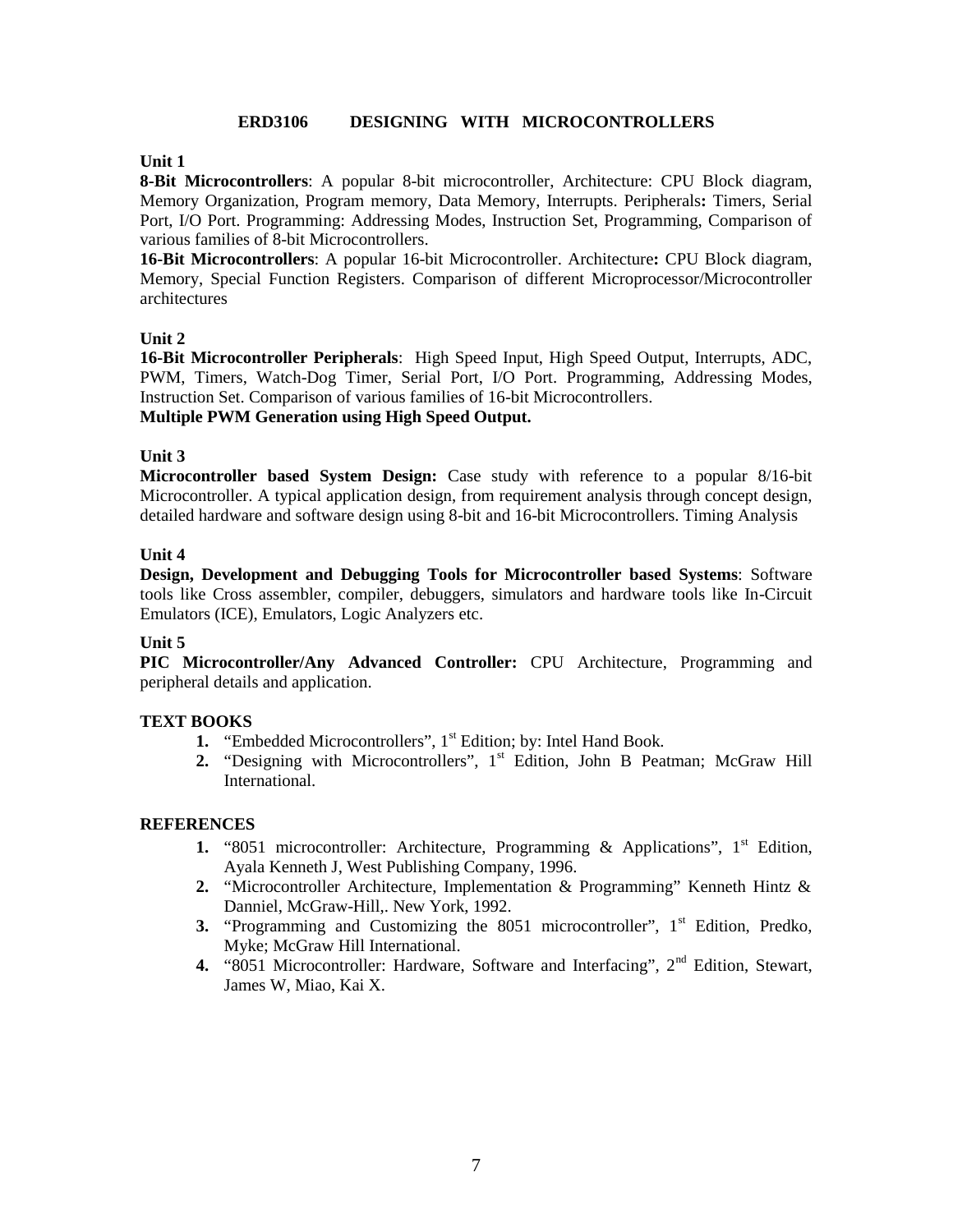#### **ERD3107 DESIGN FOR TESTABILITY**

### **UNIT 1**

**Introduction to Test and Design for Testability Fundamentals.** Modeling: Modeling digital circuits at logic level, register level and structural models. Levels of modeling. Logic Simulation: Types of simulation, Delay models, Element evaluation, Hazard detection, Gate level event driven simulation. Logic fault models, Fault detection and redundancy, Fault equivalence and fault location.

## **UNIT 2**

**Testing for single stuck faults (SSF):** Automated test pattern generation (ATPG/ATG) for SSFs in combinational and sequential circuits, Functional testing with specific fault models. Vector simulation – ATPG vectors, formats, Compaction and compression, Selecting ATPG Tool.

## **UNIT 3**

**Design for testability:** Testability trade-offs, techniques. Scan architectures and testing – controllability and observability, generic boundary scan, full integrated scan, storage cells for scan design. Board level and system level DFT approaches. Boundary scans standards. Compression techniques - different techniques, syndrome test and signature analysis.

#### **UNIT 4**

**Built-in self-test (BIST):** BIST Concepts and test pattern generation. Specific BIST Architectures- CSBL, BEST, RTS, LOCST, STUMPS, CBIST, CEBS, RTD, SST, CATS, CSTP, BILBO. Brief ideas on some advanced BIST concepts and design for self-test at board level.

## **UNIT 5**

**Memory BIST (MBIST):-** Memory test architectures and techniques – Introduction to memory test, Types of memories and integration, embedded memory testing model. Memory test requirements for MBIST. Brief ideas on embedded core testing – Introduction to automatic in circuit testing (ICT), JTAG testing features.

#### **TEXT BOOKS**

- **1.** "Digital Systems Testing and Testable Design", Miron Abramovici, Melvin A. Breur, Arthur D.Friedman, Jaico Publishing House, 2001.
- **2.** "Introduction to VLSI Testing", Englehood Cliffs, Robert J. Feugate, Jr., Steven M.Mentyn, Prentice Hall,1998.

#### **REFERENCES**

**1.** "Design for Test for Digital ICs & Embedded Core Systems", Alfred Crouch, Prentice Hall.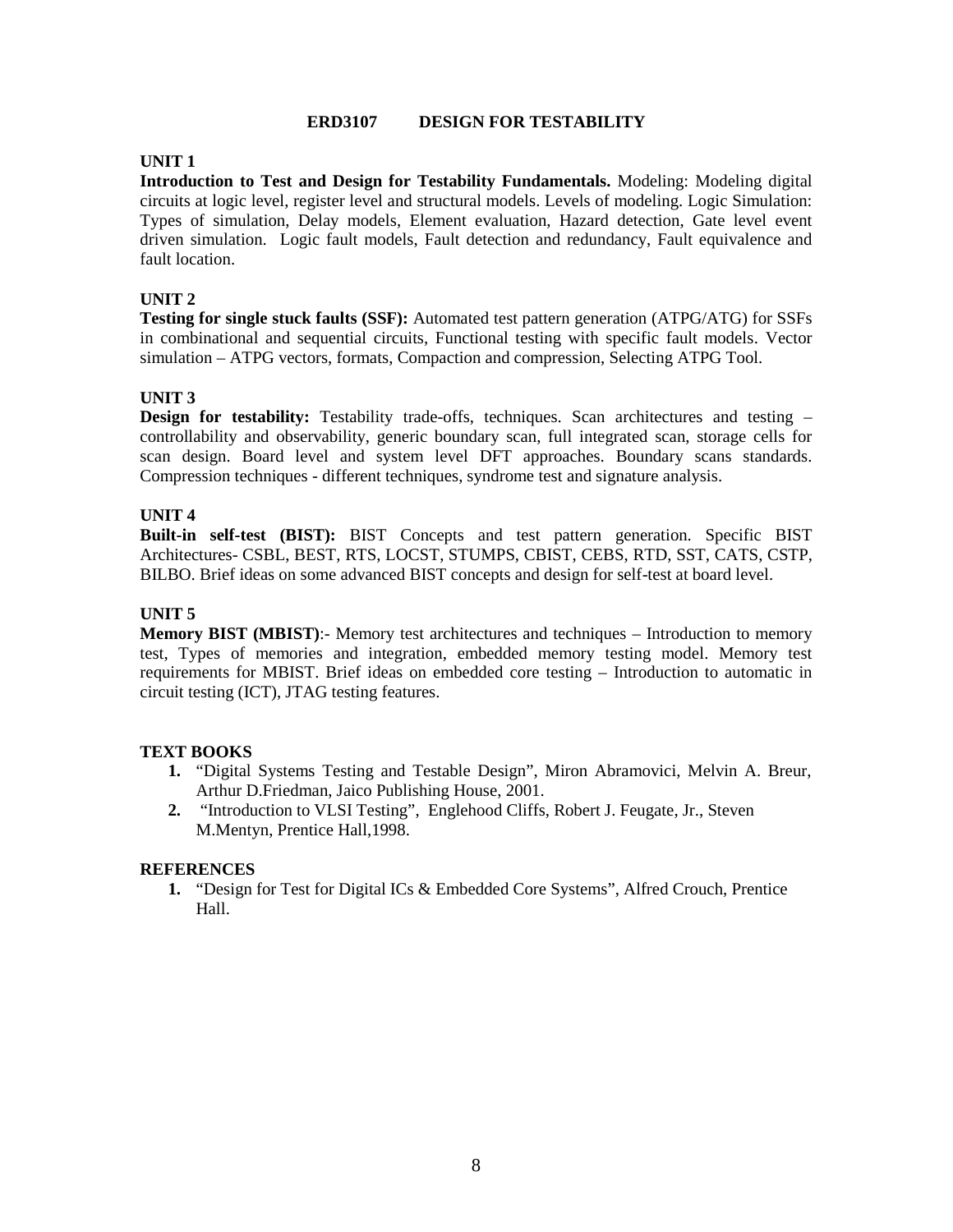#### **ERD3202 SYSTEM-ON-CHIP DESIGN**

## **Unit 1**

**System on Chip Design Process:** A canonical SoC design, SoC Design Flow – Waterfall vs Spiral, Top-Down versus Bottom-Up. Specification requirements, Types of Specifications, System Design Process, System level design issues- Soft IP vs. Hard IP, Design for Timing Closure- Logic Design Issues, Physical Design Issues; Verification Strategy, On-Chip Buses and Interfaces; Low Power, Manufacturing Test Strategies.

## **Unit 2**

**Macro Design Process:** Top-level macro design, Macro integration, Soft macro productization, Developing hard macros: Design issues for hard macros, Design process. System Integration with reusable macros

## **Unit 3**

**SoC Verification**: Verification technology options, Verification methodology, Verification languages, Verification approaches, and Verification plans. System level verification, Block level verification, Hardware/software co-verification, and Static net list verification.

#### **Unit 4**

**Design of Communication Architectures For SoCs**: On chip communication architectures, System level analysis for designing communication, Design space exploration, Adaptive communication architectures, Communication architecture tuners, Communication architectures for energy/battery efficient systems.

## **Unit 5**

**MPSoCs:** What, Why, How MPSoCs. Techniques for designing MPSoCs, Performance and flexibility for MPSoC design, MPSoC performance modeling and analysis. System-In-Package (SIP) design

#### **TEXT BOOKS**

- **1.** "SoC Verification-Methodology and Techniques", Prakash Rashinkar, Peter Paterson and Leena Singh. Kluwer Academic Publishers, 2001.
- **2.** "Reuse Methodology manual for System-On-A-Chip Designs", Michael Keating, Pierre Bricaud, Kluwer Academic Publishers, second edition, 2001.

- **1.** "Design Verification: Simulation and Formal Method based Approaches', William K. Lam,Prentice Hall.
- **2.** "System-on-a-Chip-Design and Test", Rochit Rajsuman, ISBN.
- **3.** "Multiprocessor Systems-on-chips", A. A. Jerraya, W. Wolf, M K Publishers.
- **4.** "The EDA HandBook", Dirk Jansen, Kluwer Academic Publishers.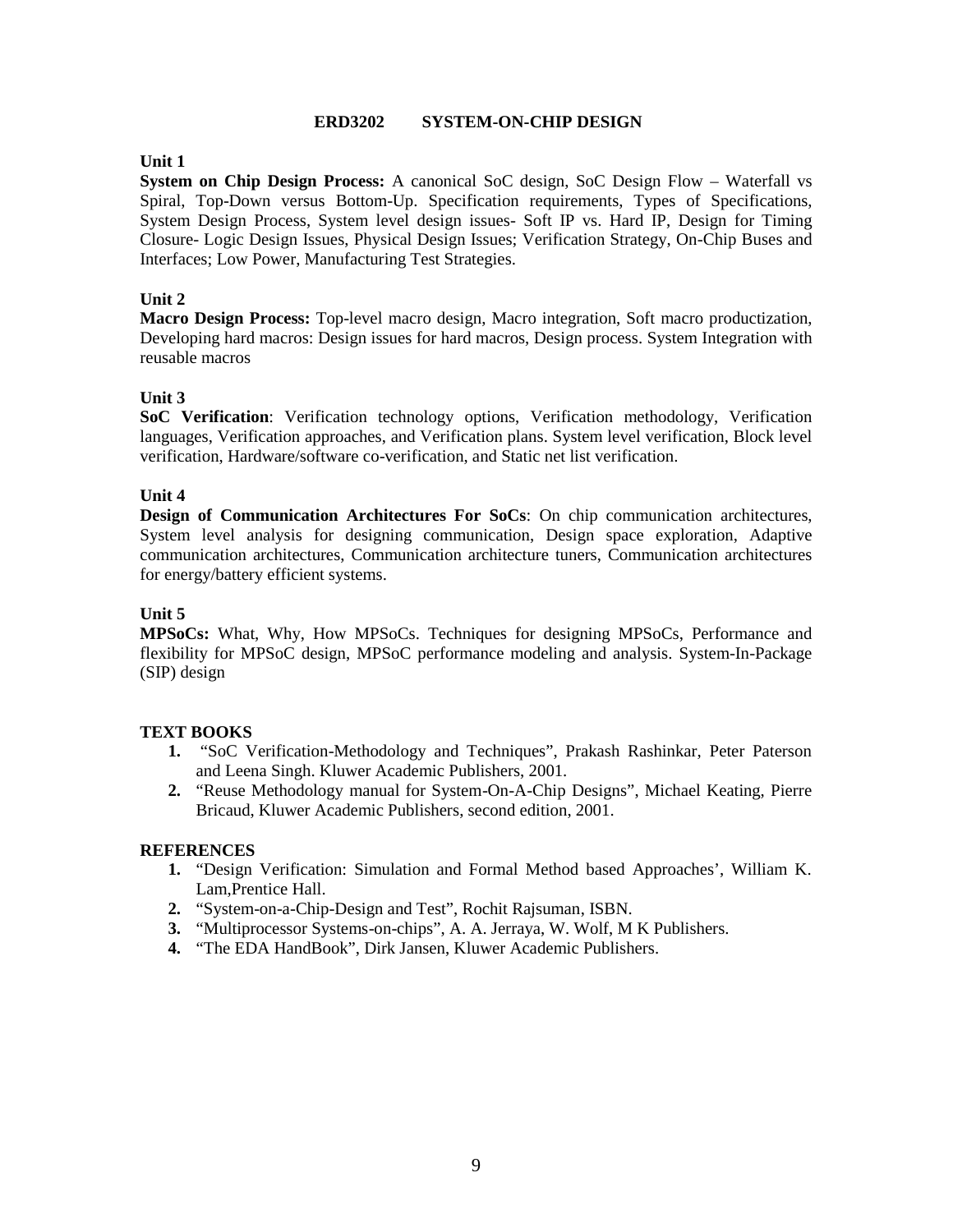#### **ERD3203 VLSI-DSP ARCHITECTURES**

## **Unit 1**

DSP Array processor architectures, fast convolution – Cook Toom algorithm, Winograd algorithm, Iterated convolution, Cyclic convolution, algorithmic strength reduction in filters and transforms, pipelined and parallel recursive and adaptive filters

## **Unit 2**

Scaling and round off noise, digital lattice filter structures, bit level arithmetic architectures, parallel multipliers, interleaved floor plan and bit plane based digital filters, bit serial multipliers, bit serial filter design and implementation

## **Unit 3**

Pipelining and parallel processing – pipelining of FIR digital filters, parallel processing, pipelining and parallel processing for low power, retiming, unfolding, folding transformation, register minimization techniques, Register minimization in folded architectures.

## **Unit 4**

Synchronous wave and asynchronous pipelines, synchronous pipelining and clocking styles, clock skew and clock distribution in bit level pipelined VLSI design, wave pipelining, asynchronous pipelining

## **Unit 5**

Programmable Digital Signal processors – DSP processors for mobile and wireless communications, Processors for multimedia signal processing, Multiprocessor systems

#### **TEXT BOOKS**

**1.** "VLSI Digital Signal Processing Systems Design and Implementation", Keshab K. Parhi, Wiley-VCH Verlag GmbH & Co. KGaA.

- **1.** "Architectures for Digital Signal Processing", Peter Pirsch, IEEE Signal Processing Magazine, Vol. 14, No. 5, Sep.
- **2.** "DSP processor fundamentals Architectures and Features", IEEE Press Series on Signal Processing.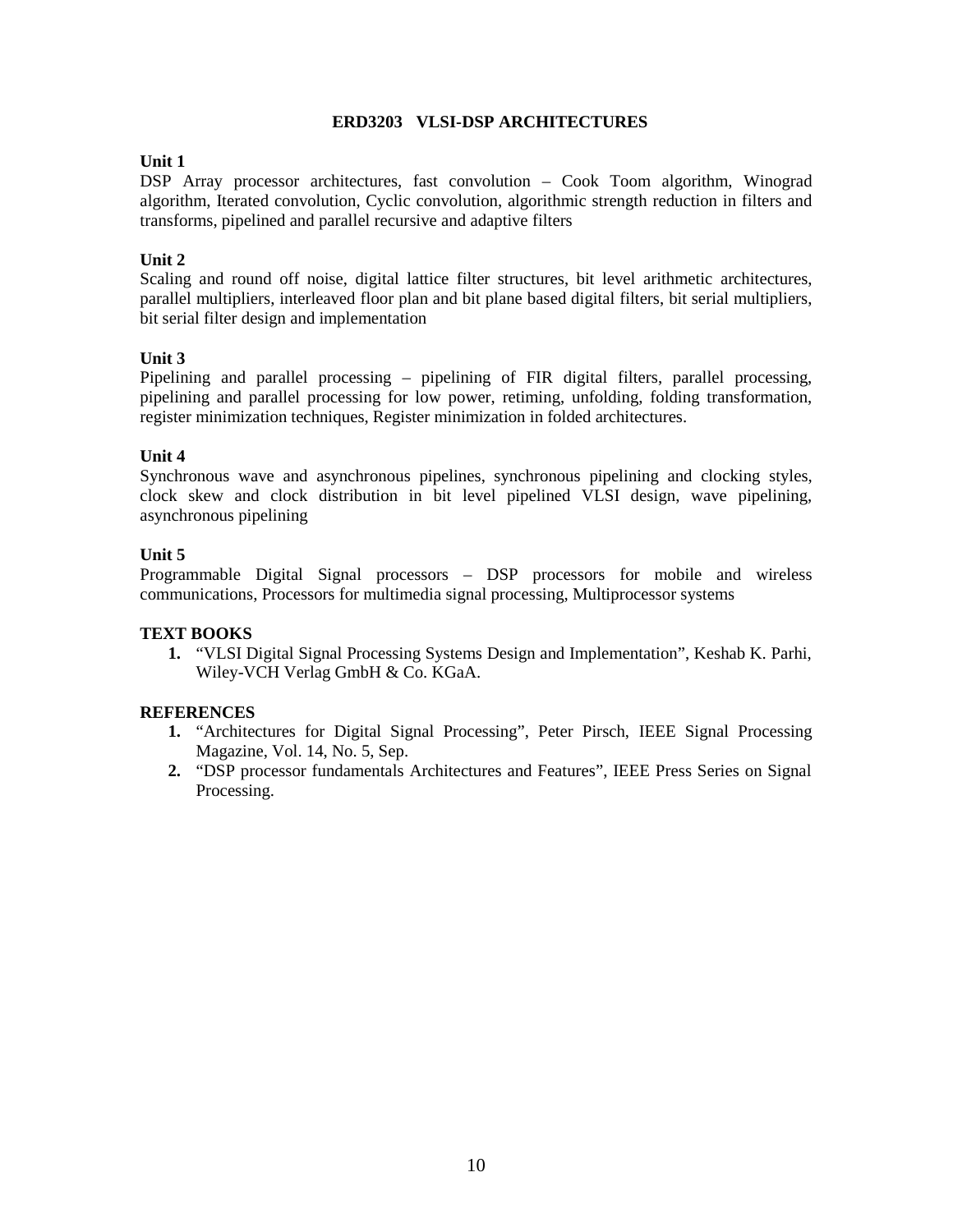#### **ERD3204 EMBEDDED SYSTEM DESIGN**

## **Unit 1**

**Introduction:** Embedded systems overview, Design challenge: Optimizing design metrics.

Processor technology: General-purpose processors, Single-purpose processors, and Application specific processors. IC technology: Full-custom/VLSI, Semi-custom ASIC, PLD, Trends. Design Technology.

## **Unit 2**

**Custom Single-Purpose Processors:** RT-level combinational components. RT-level sequential components. Custom single-purpose processor design, RT-level custom single-purpose processor design, Optimizing custom single-purpose processors, Optimizing the original program, Optimizing the FSMD, Optimizing the data path, Optimizing the FSM

**General-Purpose Processors:** Basic architecture, Data path, Control unit, and Memory, Pipelining, Superscalar and VLIW architectures. Application-specific instruction-set processors (ASIP's), Microcontrollers, Digital signal processors (DSP), Less-general ASIP environments, Selecting a microprocessor / General purpose processor design

## **Unit 3**

**Advanced Communication Principles:** Parallel communication, Serial communication, and Wireless communication. Serial Protocols:  $I^2C$  bus, CAN bus, Fire Wire bus, USB. Parallel protocols: PCI bus, AMBA bus, Wireless protocols, IrDA, Blue tooth, IEEE 802.11.

## **Unit 4**

**Digital Camera Example:** User's perspective, Designer's perspective, Specification, Informal functional specification, Non-functional specification. Executable specification. Design, Implementation 1: 8051-based design, Implementation 2: Fixed point FDCT, Implementation 3: Hardware FDCT

## **Unit 5**

**Control Systems:** Open-loop and closed-loop control systems, an open-looped automobile cruise-controller, a closed-loop automobile cruise-controller, General control systems and PID controllers, Control objectives, Modeling real physical systems, Controller design, Fuzzy control. Practical Issues Related to Computer based Control, Benefits of Computer Based Control Implementations

#### **TEXT BOOKS**

**1.** "Embedded System Design- A Unified Hardware/Software Introduction", Frank Vahid and Tony Givargis, John Wiley & Sons, 2002.

- **1.** "Embedded Systems Design" Steve Heath, Butterworth-Heinemann.
- **2.** "Specification and Design of Embedded systems", Gajski and Vahid, Prentice Hall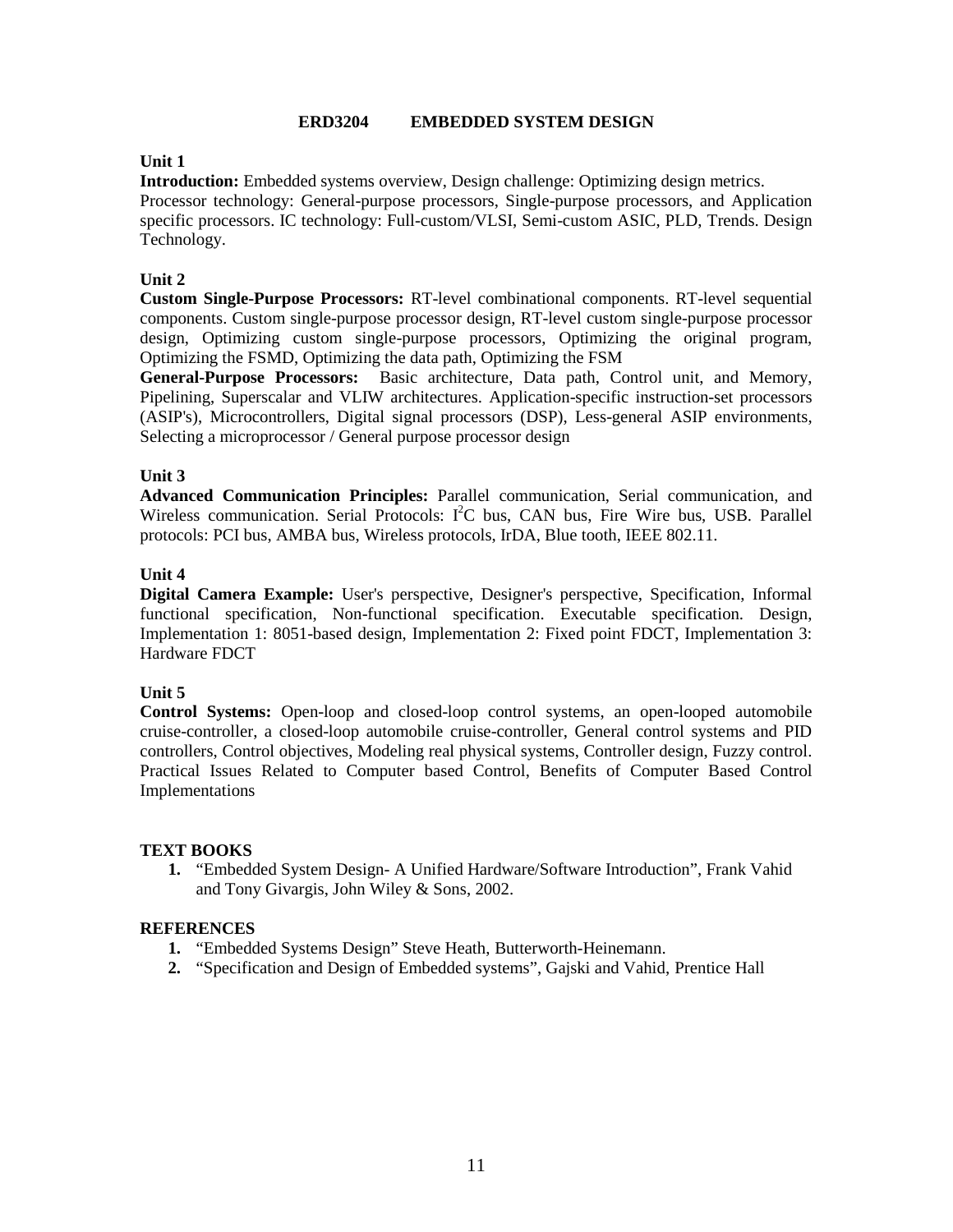## **ERD3205 ADVANCED MICROPROCESSOR ARCHITECTURES**

## **Unit 1**

Introduction to general structure of advanced microprocessors, Discussions on bus architecture, instruction sets, interrupts, shared data problem, interrupt latency, memory hierarchy, pipelining and RISC principles.

## **Unit 2**

Instruction Pipeline, Design consideration & performance models, Dependency detection and resolution, Branch handling strategies, Static and dynamic pipeline, Scheduling techniques

## **Unit 3**

Vector processor: Memory-processor interface, Vectorization techniques, Performance issues, Advanced Pipelined Processor, Superpipelined processor, Superscalar processor: Instruction scheduling, Software pipelining, VLIW

## **Unit 4**

Cache Memory, Organization, Cache addressing, Multilevel caches, Virtual Memory, Paged, segmented and paged organizations. Address translation: Direct page table translation, Inverted page table, Table look aside buffer, Virtual memory accessing rules

## **Unit 5**

Overviews of some popular PC-System and Microprocessor Architectures - PCI System Architecture, PCMCIA System Architecture, Plug & Play System Architecture, Card Bus System Architecture

#### **TEXT BOOKS**

- **1.** "Computer Architecture a quantitative approach", (International Student Edition) 3rdEdition, J. Hennessy and Patterson, Morgan Kaufmann, 2000.
- **2.** "Advanced Microprocessors", (Computer Engineering Series) –Daniel Tabak; Mc Graw Hill.

#### **REFERENCES**

**1.** "Architecture of high performance computers", Volume 1- R N Ibbett and N P Topham.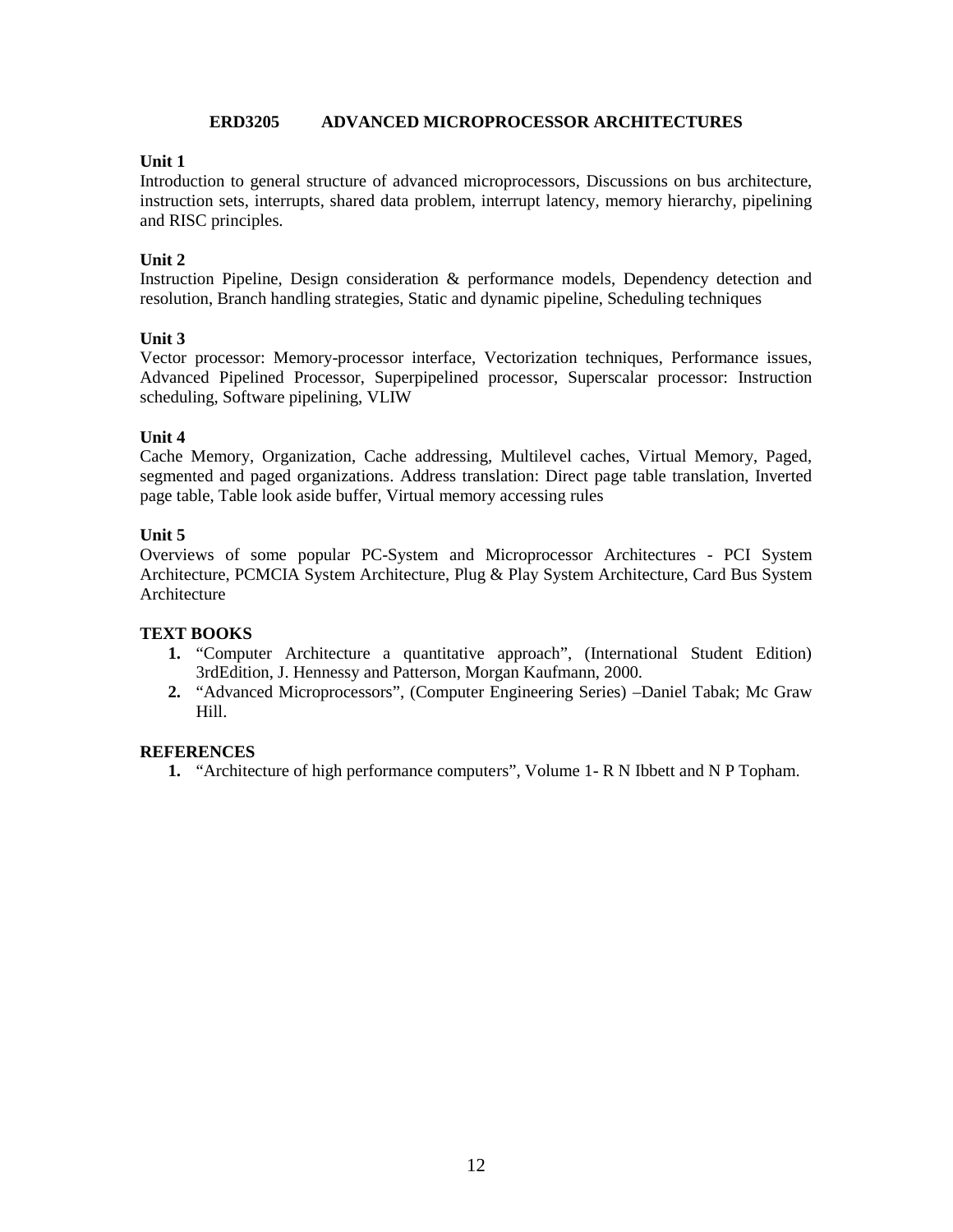#### **ERD 3206 VLSI CIRCUIT DESIGN AND TECHNOLOGY**

#### **Unit 1**

**Review of Microelectronics and Introduction to MOS Technologies**: (MOS, CMOS,) Technology trends and projections. Basic Electrical Properties of MOS & CMOS Circuits: Ids- Vds relationships, Threshold voltage, Pass Transistor, MOS, CMOS Inverters, Zpu/Zpd, MOS Transistor circuit model, Latch-up in CMOS circuits

## **Unit 2**

**Basic IC Processing Steps:** Oxidation, Diffusion, Ficks Laws, Sheet resistivity, Ion implantation, Basics of vacuum deposition, chemical deposition, high and low temperature pressure depositions, Etching techniques, standard bipolar NMOS and CMOS process sequences, techniques for process evaluation analysis, in process measurements

## **Unit 3**

**CMOS System Design:** CMOS memory design – SRAM and DRAM- general VLSI system components – Arithmetic circuits in CMOS VLSI – Interconnects - resistive, capacitive, inductive parasitics – chip I/O design considerations.

## **Unit 4**

**Submicron Silicon Technology and Microprocessors:** GaAs Technology, Impact of GaAs technology on Microprocessor Architecture, Comparison between GaAs and Silicon technologies

#### **Unit 5**

**High Performance Digital Circuits:** Domino and NORA logic - BiCMOS logic - static and dynamic behavior –Delay in BiCMOS Logic - Low power CMOS design

#### **TEXT BOOKS**

- **1.** "Basic VLSI Design", Douglas A. Pucknell and Kamran Eshraghian, Prentice-Hall, 1994.
- **2.** "Essentials of VLSI Circuits and Systems", K. Eshraghian et.al( 3 authors) PHI of India Ltd.,2005.
- **3.** "VLSI Technology", S.M. Sze, McGraw Hill Book Company.

- **1.** "Modern VLSI Design", 3rd Edition, Wayne Wolf, Pearson Education, fifth Indian Reprint, 2005.
- **2.** "CMOS Circuit Design, Layout & Simulation" Jacob Baker R., Harry W. Li & David E. Boyce,, PHI, 2000.
- **3.** "CMOS Digital Integrated Circuits Analysis & Design", Sung-Mo Kang & Yusuf Leblebici, MGH, Second Ed., 1999.
- **4.** "Digital Integrated Circuits A Design Perspective", Jan M Rabaey, Prentice Hall, 1997.
- **5.** "Digital Integrated Circuit Design", Ken Martin, Oxford University Press, 2000.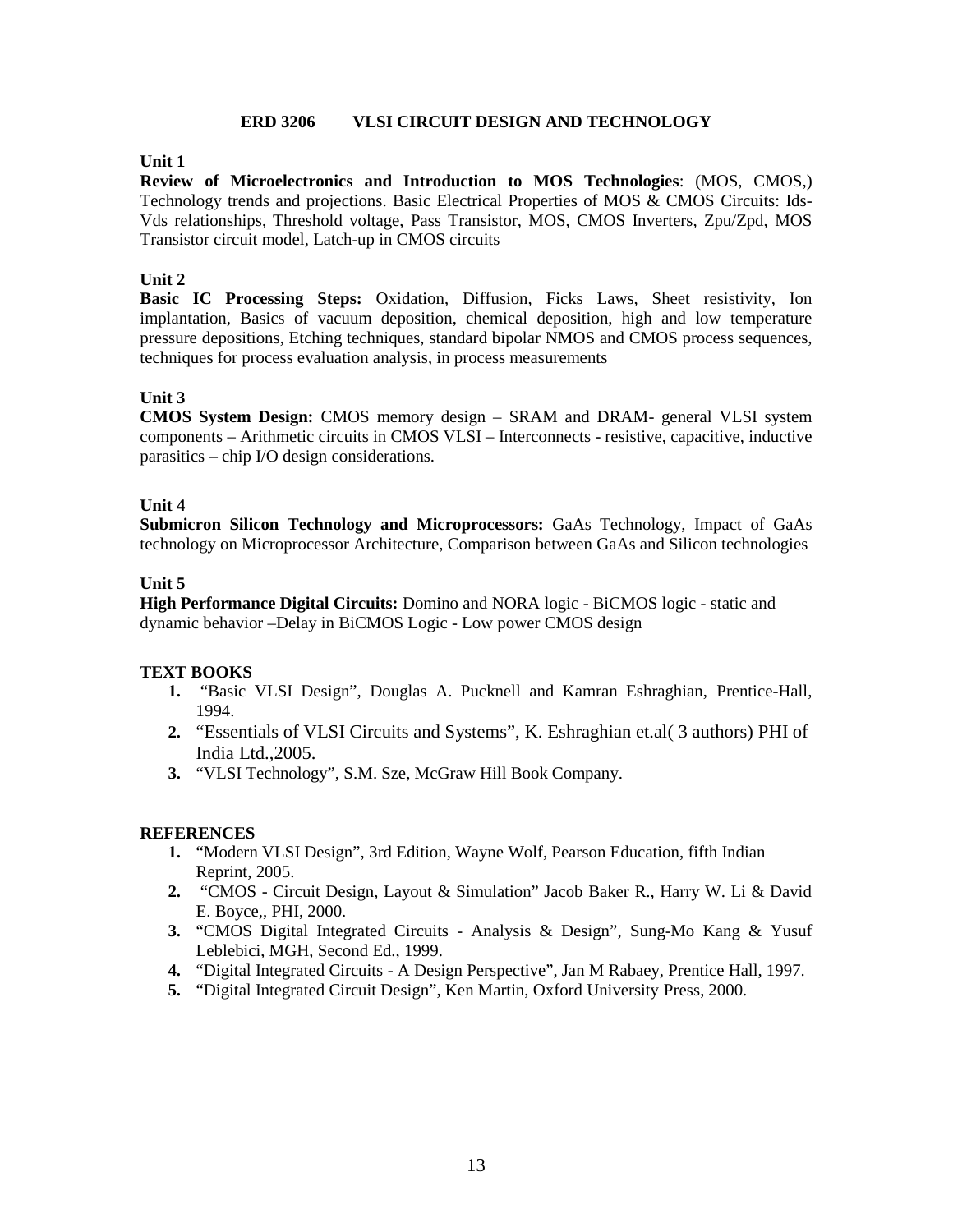#### **ERD3207 HIGH SPEED DIGITAL DESIGN**

## **Unit 1**

**Introduction to High-Speed Digital Design**: Frequency, time and distance, Capacitance and inductance effects High seed properties of logic gates, Speed and power, Modeling of wires, Geometry and electrical properties of wires, Electrical models of wires, transmission lines, loss less LC transmission lines, lossy LRC transmission lines, special transmission lines.

#### **Unit 2**

**Power Distribution and Noise**: Power supply network, local power regulation, IR drops, area bonding, on chip bypass capacitors, symbiotic bypass capacitors, power supply isolation, Noise sources in digital system, power supply noise, cross talk, inter-symbol interference.

#### **Unit 3**

**Signaling Convention and Circuits:** Signaling modes for transmission lines, signaling over lumped transmission media, signaling over RC interconnect, driving lossy LC lines, simultaneous bi-directional signaling, terminations, transmitter and receiver circuits.

#### **Unit 4**

**Timing Convention and Synchronisation:** Timing fundamentals, timing properties of clocked storage elements, signals and events, open loop timing level sensitive clocking, pipeline timing, closed loop timing, clock distribution, synchronization failure and metastability – PLL and DLL based clock aligners.

#### **Unit 5**

**Ultra-fast VLSI Circuits and Systems**: GaAs Crystal structure, Technology development, Device modeling and performance Estimation. Thermal Design, Electromagnetic compatibility.

#### **TEXT BOOKS**

- **1.** "Digital Systems Engineering", William S. Dally & John W. Poulton, Cambridge University Press, 1998.
- **2.** "High Speed Digital Circuits", Masakazu Shoji; Adison Wesley Publishing Company, 1996.

- **1.** "Digital Integrated Circuits: A Design perspective", Jan M, Rabaey, et all; Second Edition, 2003.
- **2.** "Basic VLSI Design", Douglas A. Pucknell and Kamran Eshraghian, Prentice-Hall, 1994.
- **3.** "Design for Test for Digital IC's and Embedded core Systems", Alfred L Crouch; Prentice Hall.
- **4.** "High Speed Digital Design-A Handbook of Black Magic", Howard Johnson & Martin Graham, Prentice Hall PTR, 1993.